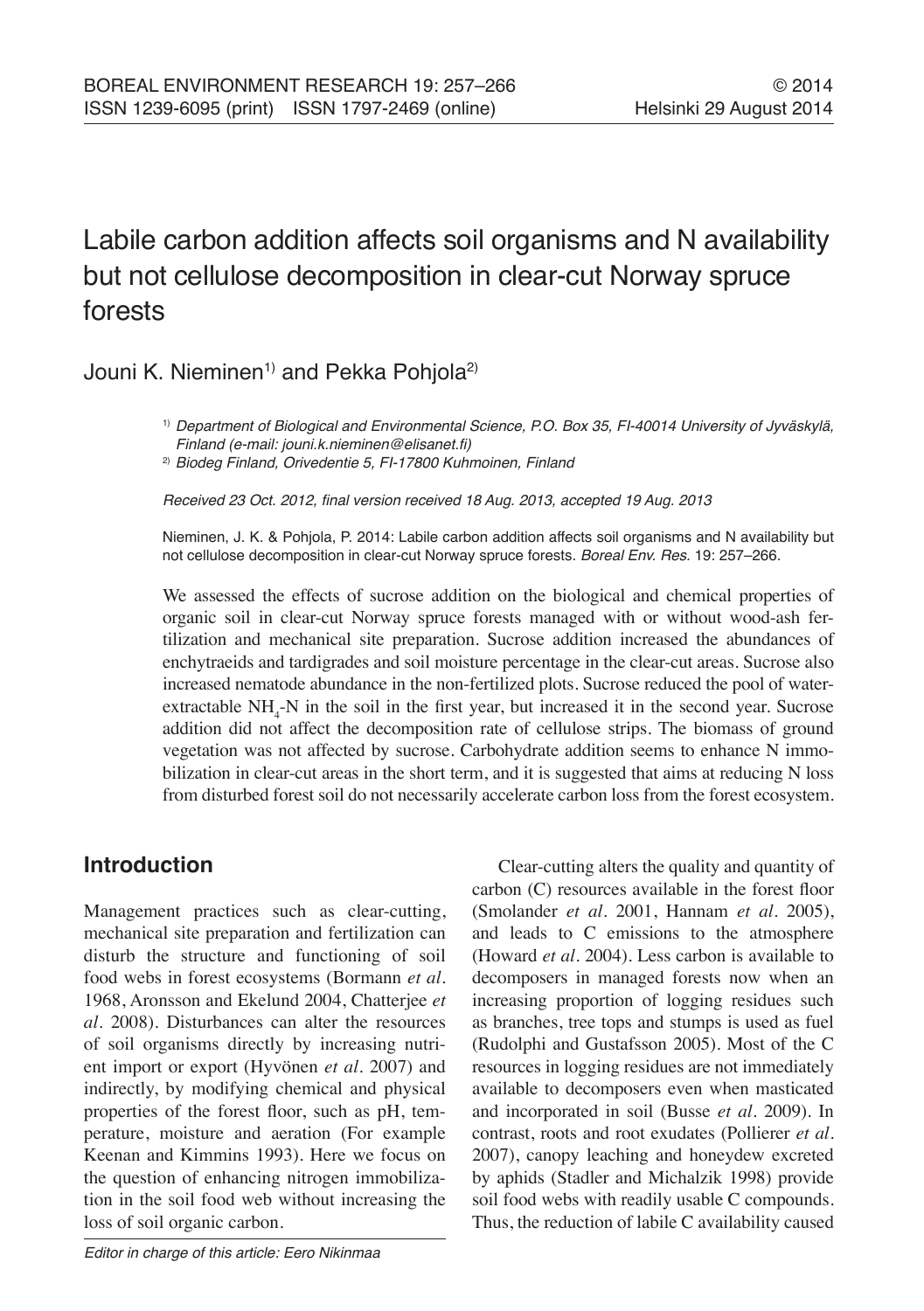by tree removal can be more important to decomposer food webs than harvesting of logging residues in the short term. For example, clear-cutting reduced microbial biomass and respiration (Siira-Pietikäinen *et al*. 2001, Lindo and Visser 2003) and nematode abundance (Sohlenius 1982) temporarily after the harvest.

In parallel with changes in the availability of easily decomposable carbohydrates, management practices can also disrupt N dynamics in forest ecosystems (Bormann *et al*. 1968). Fungal:bacterial (F:B) ratio and gross mineralization rate are negatively associated in forest ecosystems because ectomycorrhizal fungi are an important nutrient sink (Högberg *et al*. 2007). Disturbed ecosystems are often characterized by reduced F:B ratios (Bååth *et al*. 1995) and increased net N mineralization (Smolander *et al*. 2001, Nieminen 2008a). Clear-cutting and mechanical site preparation can enhance N mineralization from organic soil layer (Dahlgren and Driscoll 1994, Lindo and Visser 2003, Nieminen *et al*. 2012). On the other hand, plant biomass is low in the first years after clear-cutting. Thus, more inorganic N may become available than can be taken up by the ground vegetation and planted tree seedlings. Nitrification of excess  $NH_4$ -N can increase N leaching from the forest ecosystem (Dahlgren and Driscoll 1994, Schmidt *et al*. 1996, Smolander *et al*. 2001), which in turn can cause eutrophication of adjacent lakes and streams (Smith *et al*. 1999).

Addition of organic material whose C:N ratio is high  $-$  such as logging residues (O'Connell *et al*. 2004, Homyak *et al*. 2008, Busse *et al*. 2009) or paper mill sludge (Young *et al*. 1993, Feldkirchner *et al*. 2003) — has been suggested as means to decrease N loss from forest ecosystems. Organic amendment of high C:N could ease the C limitation of decomposer growth and hence enhance immobilization of N in microbial biomass. A high resource C:N ratio can increase the F:B ratio in some situations (Bossuyt *et al*. 2001) but this has not always been found in clear-cut areas (Busse *et al*. 2009).

Labile carbon can stimulate the decomposition of more recalcitrant soil organic matter (SOM) ("positive priming effect", Kuzyakov *et al*. 2000, Fontaine *et al*. 2007). Ekblad and Högberg (2000) found no evidence of positive priming in the humus layer of boreal forest

soil. Climate change mitigation requires that measures aimed at retaining N in the forest ecosystem should not increase C emissions to the atmosphere. There is thus a need to consider the longer-term ecosystem-level effects of labile C in disturbed forest ecosystems.

Enchytraeids and bacterial-feeding nematodes were our main target organisms. One enchytraeid species, *Cognettia sphagnetorum* has a high biomass, and affects nutrient cycling and plant growth. For example, Setälä (2000) showed that *C. sphagnetorum* alone stimulated pine growth as much as a diverse soil animal community. This has lead soil ecologists to call *C. sphagnetorum* "a keystone species" in boreal forest soil. Bacterial-feeding nematodes were chosen because they can be used as indicators of the dominance of either bacterial- or fungalbased food chain (Sánches-Moreno *et al*. 2006).

We investigated the interactive effects of sucrose addition, wood-ash fertilization and mechanical site preparation on the biological and chemical properties of the humus layer at two clear-cut Norway spruce forests. We hypothesized that sucrose addition increases the biomass of key components of the soil food web, such as enchytraeids and nematodes, in the first growing seasons after clear-cutting. A single carbohydrate input was expected to have only transient effects on the soil food web. We expected that carbohydrate addition on the soil surface would attract sugar fungi, the spores of which disperse effectively through the air. Thus, we hypothesized that sucrose addition would favour fungal-based food chains (Bossuyt *et al*. 2001), or in other words, reduce the proportion of bacterial-feeding nematodes. No effect of sucrose addition on the decomposition rate of cellulose was expected. Finally, we hypothesized that more N would be immobilized in the soil food web, and as a consequence, the pools of water-extractable N would be smaller in sucrose amended plots in the first years after clear-cutting.

## **Material and methods**

#### **Study sites and experimental design**

The experiment was established at the end of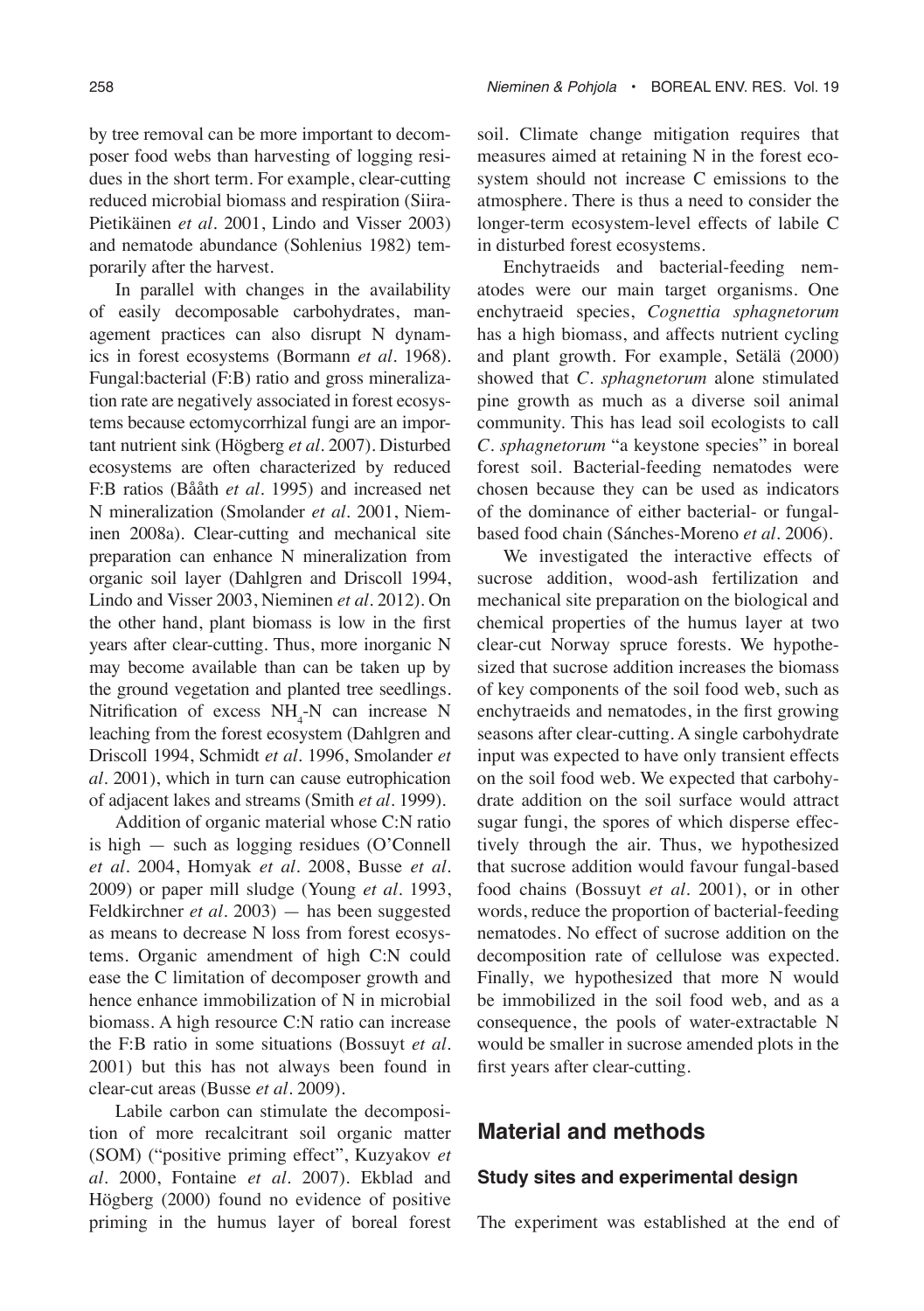June 2009 in two Norway spruce forests situated ca. 100 km apart, one in Viitasaari (63°14´N, 26°5´E) and another in Ähtäri (62°43´N, 24°18´E), central Finland, both clear-cut in the previous winter. The soil type is Haplic podzol. The biological, physical and chemical properties of the sites are described in Nieminen *et al*. (2012) (*see* also Table 1).

The experimental area at both sites was divided into 3 blocks  $(15 \times 15 \text{ m} \text{ each}; \text{ hereafter})$ referred to as "block"). Norway spruce seedlings were planted in each block in a regular grid using planting devices M-Planter and Bräcke, both of which employ the spot-mounding method. In the spot-mounding method, a patch of soil is turned upside down onto the adjacent intact forest floor and the tree seedling is planted in the highest part of the mound (Saarinen 2006). Thus, a typical mound consists of a variable amount of mineral soil on top of a two-fold humus layer. Half of the seedlings were planted with and the rest without spot mounding. Half of the seedlings on mounded and intact forest floor were fertilized by adding granulated wood ash (314 g per plot, equalling  $4 \text{ Mg} \text{ ha}^{-1}$ ) uniformly to circular tree-centred plots (diam. 1 m; hereafter referred to as "plot"). Each experimental plot was thus subjected to one of the four possible combinations of site preparation and fertilization: control (no spot mounding, no wood ash addition), spot mounding, wood ash, spot mounding and wood ash. The effects of spot mounding and wood ash on the biological and chemical properties of organic soil layer have been reported elsewhere

(Nieminen *et al*. 2012). Here we focus on the effects of carbohydrate addition.

Solid sucrose (262 g per plot, equalling 1  $Mg$  C ha<sup>-1</sup>) was added to half of the plots immediately after planting. Each of the eight treatment combinations was replicated three times in each block. The total number of seedlings in the experiment was 144 (2 sites  $\times$  3 blocks  $\times$  3 treatments  $\times$  2 levels  $\times$  3 replicates).

The ash consisted of granulated mixed-wood and peat (< 20%) ash, hereafter called "wood ash", initially containing 200 g  $kg^{-1}$  calcium (Ca), 22 g kg<sup>-1</sup> potassium (K) and 11 g kg<sup>-1</sup> phosphorus (P), 10 mg  $kg^{-1}$  cadmium (Cd) and 20 mg kg<sup>-1</sup> arsenic (As), and 13% water.

#### **Sampling**

There were two similar samplings in all plots, the first in September 2009 and the second in September 2010. In each plot, the following cores were taken with a steel corer from the organic soil layer: one for enchytraeid and another for microarthropod extraction (57 mm diam., 4–5 cm deep), and one (35 mm diam.) for nematode extraction and physico-chemical determinations. Only the topmost organic layer was sampled in the mounded plots. All ash granules found in the samples were removed. Soil cores were put in separate plastic bags and transported in cooled polystyrene boxes to the laboratory where each core was weighed to estimate its fresh mass. Before extraction, the samples were stored at 0–5 °C.

|                                                                     | Ähtäri          | Viitasaari      | Site effects <sup>a</sup> |       |  |
|---------------------------------------------------------------------|-----------------|-----------------|---------------------------|-------|--|
|                                                                     |                 |                 |                           | р     |  |
| Humus layer depth (mm)                                              | $41 \pm 4$      | $55 \pm 5$      | $-1.9$                    | 0.078 |  |
| pH (H <sub>2</sub> O)                                               | $4.37 \pm 0.02$ | $4.36 \pm 0.06$ | $-0.01$                   | n.s.  |  |
| Soil moisture (% OM)                                                | $280 \pm 11$    | $305 \pm 14$    | $-2.86$                   | 0.007 |  |
| Organic matter content (%)                                          | $60 \pm 5$      | $67 \pm 7$      | $-0.47$                   | 0.64  |  |
| Total water-extractable N ( $\mu$ g g <sub>om</sub> <sup>-1</sup> ) | $54 \pm 10$     | $76 \pm 16$     | $-2.0$                    | 0.05  |  |
| Total water-extractable N (kg ha <sup>-1</sup> )                    | $3.1 \pm 0.7$   | $5.3 \pm 1.1$   | $-2.5$                    | 0.015 |  |
| Proportion of bacteria-feeding nematodes (%)                        | $74 \pm 5$      | $75 \pm 5$      | $-1.0$                    | 0.33  |  |
| Enchytraeid abundance (indiv. $g_{\text{cm}}^{-1}$ )                | $3 \pm 0.6$     | $7 + 1$         | $-2.6$                    | 0.01  |  |

**Table 1**. Initial physical, chemical and biological properties of organic soil layer (mean ± SE) in clear-cut Norway spruce forests in Ähtäri and Viitasaari. Significant test results are given in boldface.

<sup>a</sup> The initial properties of the two sites were compared using Student's *t*-test; df = 48 except for humus layer depth for which  $df = 11$ .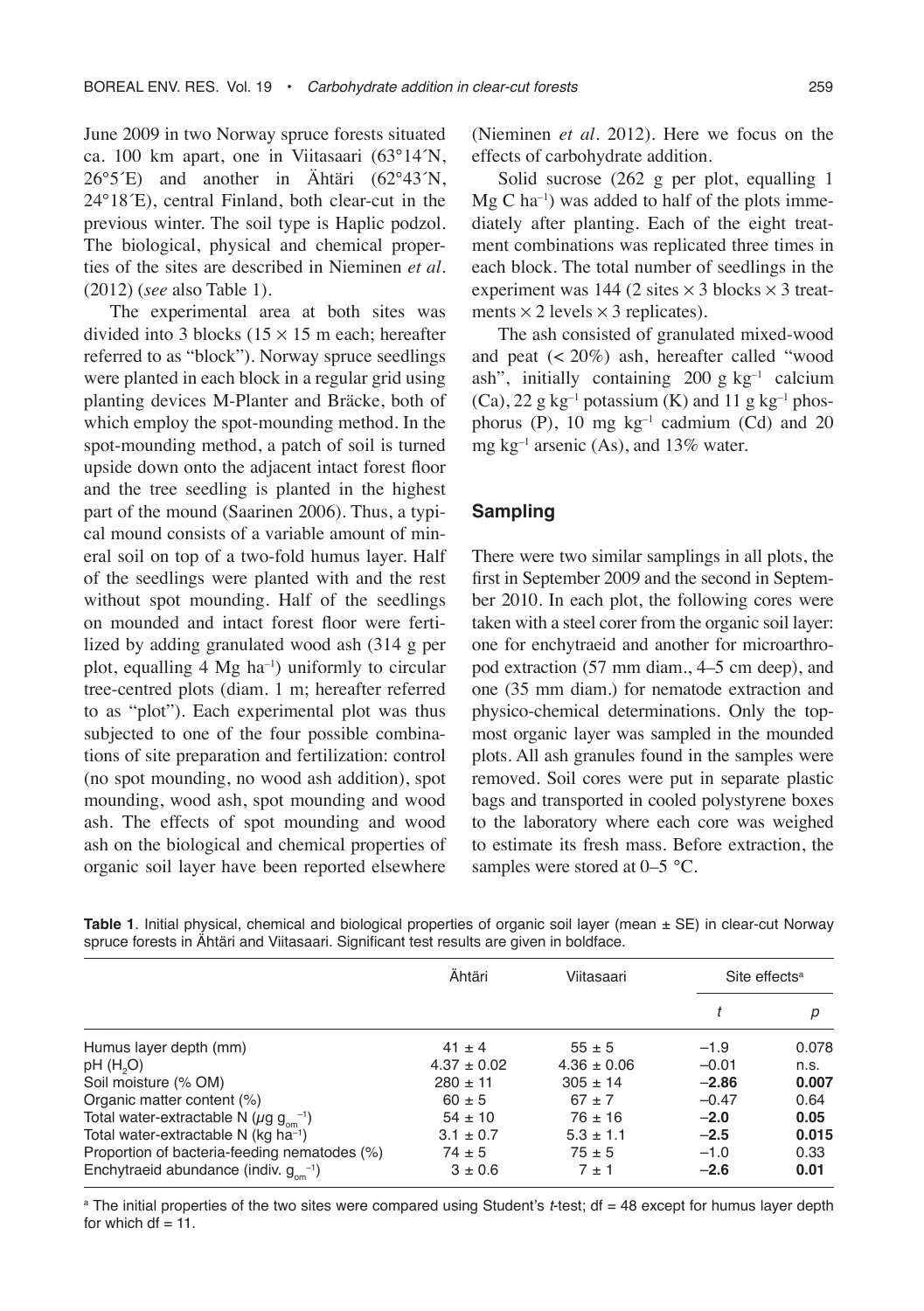Above-ground plant biomass was harvested from a  $0.25$  m<sup>2</sup> area surrounding the seedlings within each plot in July. After the higher plants were identified the vegetation samples were oven-dried  $(+ 40 °C)$  and weighed.

Subsamples of the soil cores were weighed, oven-dried (105 °C) for 24 hours, cooled in a desiccator, and weighed again. Soil organic matter content  $(1 - \text{ash mass/dry mass})$  was measured on a loss-on-ignition basis (4 h at 550 °C). Moisture percentage on an ash-free basis as  $100 \times (fm - dm)/(om$  content  $\times dm$ ), where fm and dm denote fresh and dry mass, respectively.

### **Soil animals**

Enchytraeids were extracted from about 20 g of fresh soil for 4 h with heating and nematodes from about 3 g fresh soil for 24 h without heating using the Baermann wet funnel technique (O'Connor 1957). Microarthropods were extracted for ca. one week from the soil cores with a computer-controlled high-gradient extractor (dry funnels).

Collembolans and mites were enumerated on preserved samples. Living enchytraeids, nematodes and tardigrades were counted after the extraction and animal abundances were expressed as number of individuals per g of soil organic matter. The biomasses of enchytraeid populations were calculated as described in Nieminen (2009a).

A subset of nematodes in each sample was classified as bacterial-feeders, predators or others (fungal-feeders, herbivores and omnivores) using Yeates *et al*. (1993) and the proportions of these groups were expressed as percentages of total nematode abundance.

#### **Cellulose decomposition**

We used cellulose strips to assess decomposition activity in the clear-cut areas, because the mass loss rate of cellulose strips is strongly correlated with that of local needle litter in boreal forest soil (Kurka 2001). In each plot belonging to Mounding and Sucrose treatments, one nylon mesh bag  $(65 \times 130 \text{ mm})$ , mesh size 1 mm) containing three weighed cellulose strips in separate compartments was buried in the topsoil (ca. 1 cm depth). The initial mass and the ash content of the cellulose strips were  $1.07 \pm 0.03$  g, and  $6\% \pm$ 0.7% (mean  $\pm$  SD,  $n = 5$ ), respectively.

One cellulose strip was removed from each mesh bag at each sampling. The cellulose strips were oven dried (65 °C), weighed, and their final organic matter content was assessed on the basis of loss-on-ignition (4 h at 550  $^{\circ}$ C).

#### **Chemical analyses**

To estimate the size of the soluble  $NH_4$ -N-pool, the water-extractable  $NH<sub>4</sub>$ -N was extracted by soaking 5 g (fm) soil overnight in 50 ml of distilled deionized water. The extracts were filtered through 1.6  $\mu$ m glass microfibre filters (Whatman no. 1822055) and 0.45  $\mu$ m membrane filters (Supor 450 Membrane 61854, Pall Corporation 600 South Wagner Road, Ann Arbor, Michigan), stored at  $-20$  °C, and analyzed for pH, conductivity and water extractable  $NH_4$ -N according to the standard SFS-EN ISO 11732:2005.  $NH_{4}$ -N concentration of the extract,  $c_N$  (mg l<sup>-1</sup>), was converted into soil N concentration ( $\mu$ g g<sup>-1</sup> om) and further to pool size  $(kg \text{ ha}^{-1})$  using the fresh mass, moisture and organic matter content of the soil samples and the corer size as follows:

N (
$$
\mu
$$
g g<sup>-1</sup> om) = [(50 + (1 – dm) × 5)/  
(dm × om × 1000 × 5)] $cN$  (1)  
N (kg ha<sup>-1</sup>) = 3.785 × 10<sup>-3</sup> × (sample fm)  
× dm × om × N ( $\mu$ g g<sub>on</sub><sup>-1</sup>) (2)

#### **Data analysis**

The data were tested for normality (all models) and homogeneity of variances (GLM) using the Kolmogorov-Smirnov test and Levene's test, respectively, and if needed logarithmic (enchytraeid length and abundance,  $NH_4$ -N, soil moisture percentage), square-root (abundances of nematodes, collembolans and mites) and arcsin-transformations (proportion of bacterialfeeding nematodes) were used. The random effects of site *s* and block nested within location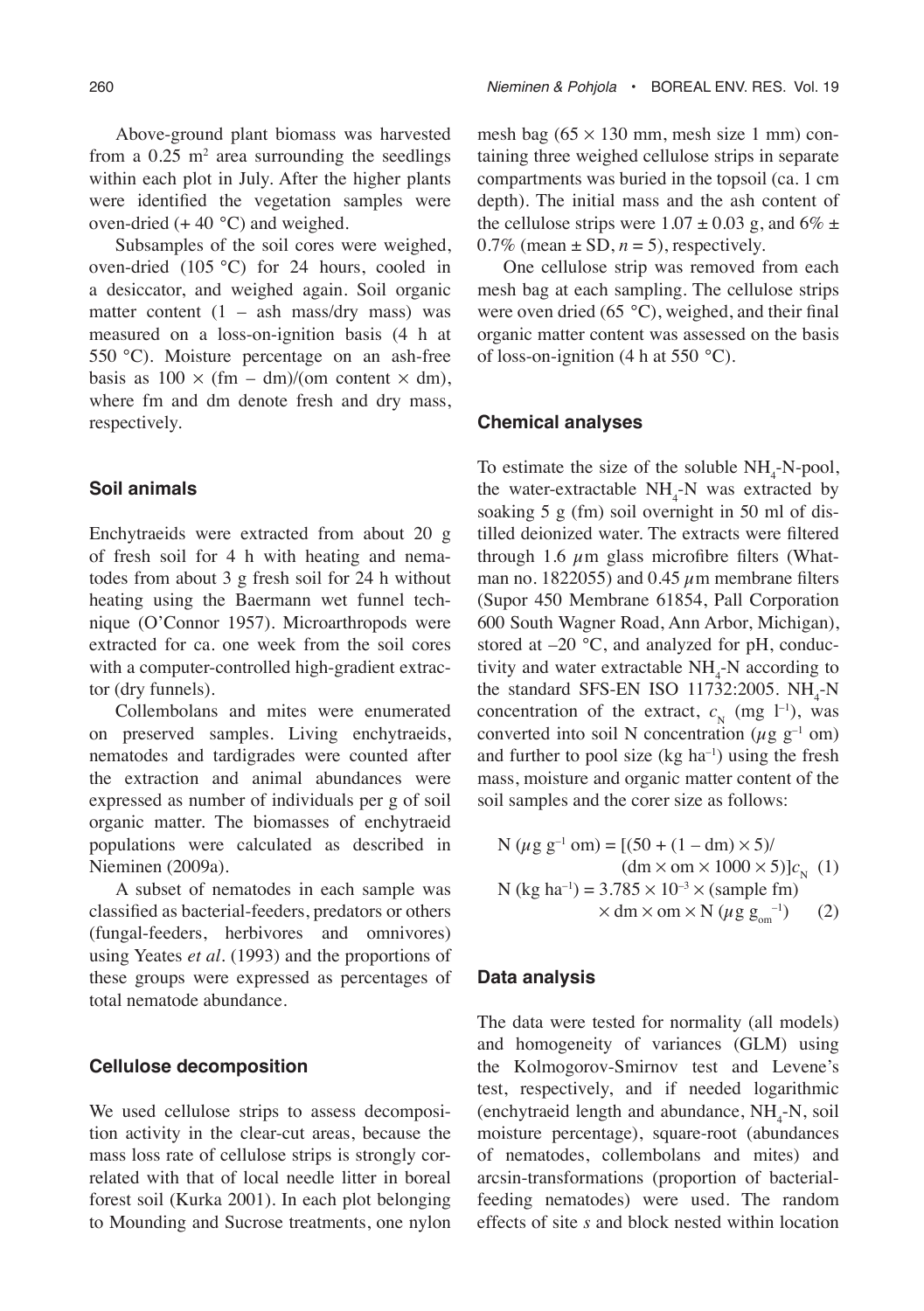

**Fig. 1**. (A) Main effects of sucrose amendment on NH<sub>4</sub>-N pool (mean ± SE), and on the abundances of (B) tardigrades and (**C**) enchytraeids in the organic soil layer of two clear-cut Norway spruce forests. Filled circles denote sucrose addition (equalling 1 Mg C ha<sup>-1</sup>) and open circles denote controls without sucrose. *N* = 36 (data pooled across the levels of wood ash and mounding treatments given non-significant interactions). Om = organic matter

 $b(s)$ , and the fixed effects of time *t*, sucrose C and the treatment combination  $k$  ( $k =$  control,  $a$ , *m*, *am*) were tested using the following mixed linear model:

$$
y = \mu + s + b(s) + t + C + k + Ck + Ct + kt + Ckt + e
$$
 (3)

where *a* denotes wood ash and *m* mounding, and *e* is the error term. To account for the dependence between the repeated measurements, an unstructured, or  $-$  when the residual variances in 2009 and 2010 were equal — compound symmetrical covariance structure was used for the repeated effect of time. Because we were primarily interested in the effects of sucrose, factors that were not significant in the preliminary model (Eq. 3) were omitted from the final model. If a sucrose  $\times$  factor interaction was significant, the simple effects of sucrose at the levels of that factor were tested.

Variables measured once at the end of the study (plant biomass, pH and conductivity) were analysed using general linear models (GLM) obtained by omitting terms including *t* in Eq. 1. Statistical analyses were carried out with PASW 18.0.

## **Results**

Sucrose increased the abundance of tardigrades (Fig 1 and Table 2) and in the second year also the abundance of enchytraeids (Fig. 1;  $F_{1,137} = 14$ ,  $p < 0.001$ ), but mites and collembolans were not

affected (data not shown). In 2010, Enchytraeid biomass was  $16.3 \text{ kg}$  ha<sup>-1</sup> in the sucrose treatment, which is 94% more than in the control. Sucrose addition did not significantly affect the remaining mass of the cellulose strips (Table 2).

The size of the water-extractable  $NH_{4}$ -N pool in the organic soil layer increased from 2009 to 2010 in the sucrose treatment  $(F_{1,138} = 16, p)$ < 0.001), but remained the same in the control (Fig. 1;  $F_{1137} = 0.01$ ,  $p = 0.906$ ). As compared with that in the control, sucrose addition tended to reduce the  $NH_4$ -N pool in the first year  $(F_{1,126})$  $= 3.2, p = 0.076$ , and increased it in the second year  $(F_{1,134} = 4.4, p = 0.037;$  Fig. 1).

Sucrose addition increased the abundance of nematodes without wood-ash fertilization  $(F_{1,134})$  $= 4.6, p = 0.033$ ; Table 2), but not in combination wood ash  $(F_{1,134} = 2.2, p = 0.139)$ . The proportion of bacterial-feeding nematodes was  $80\% \pm 2\%$ of total nematodes and the plant biomass was  $250 \pm 50$  kg ha<sup>-1</sup> irrespective of sucrose addition.

Sucrose addition increased soil moisture significantly (from  $315\% \pm 9\%$  OM to  $341\% \pm 9\%$ OM; Table 2). In Viitasaari and Ähtäri soil pH was  $5.3 \pm 0.04$  and  $6.0 \pm 0.04$ , and the conductivities were  $3.02 \pm 0.14$  and  $3.78 \pm 0.23$  mS m<sup>-1</sup>, respectively, regardless of sucrose addition.

### **Discussion**

#### **Key soil organisms**

Because clear-cutting can increase the availability of inorganic N but can reduce the supply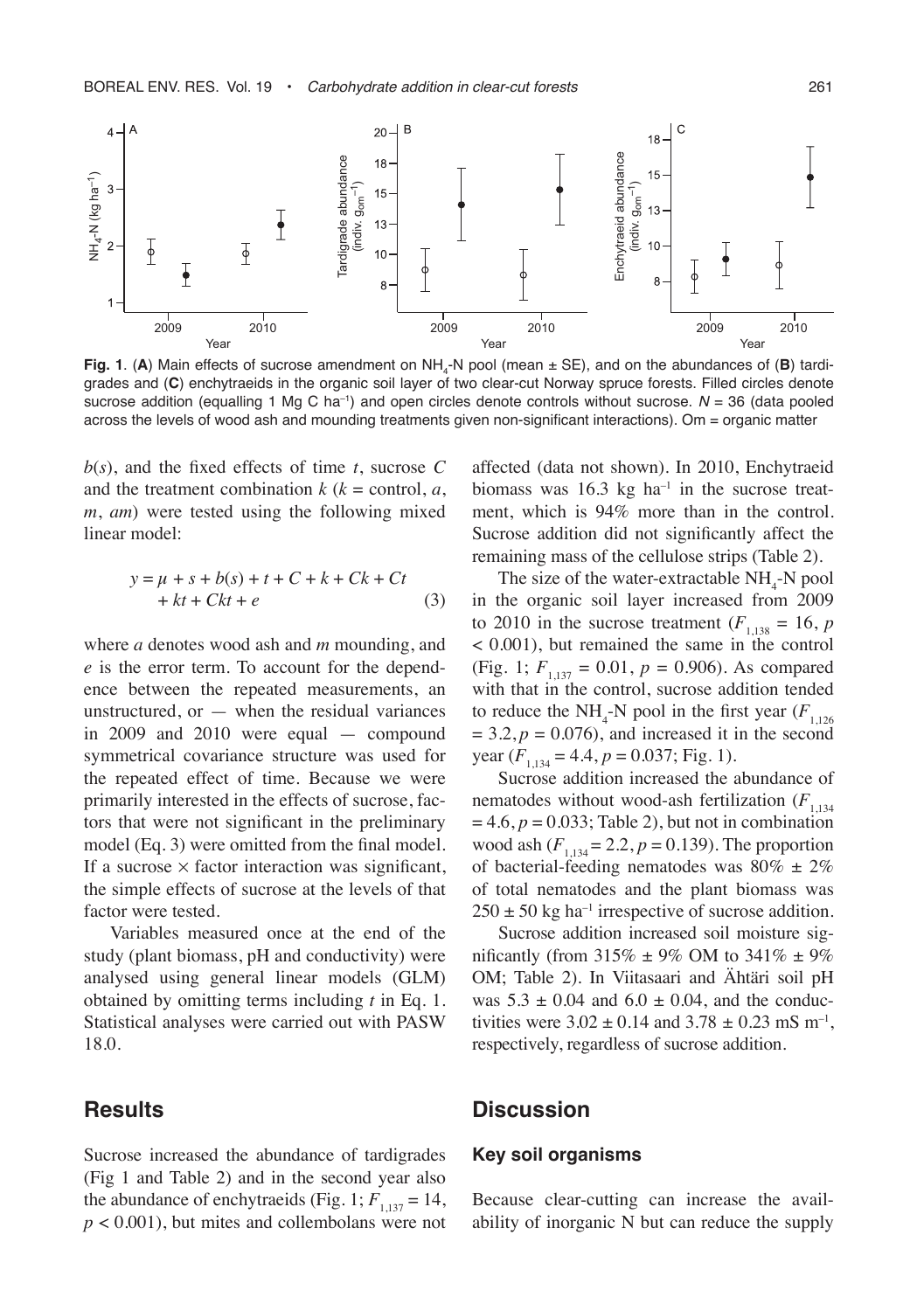of easily decomposable plant-derived carbohydrates, we expected that sucrose addition would increase the biomass of soil animals in the soil food web in clear-cut areas. Sucrose addition increased the abundances of tardigrades and enchytraeids partially supporting our hypothesis, but the abundances of mites and collembolans were not affected. Sucrose increases the body size, abundance, and population biomass of enchytraeids but the effects on nematodes are more variable (Nieminen 2008b, 2009a), and we are not aware of any previous studies on the effects of carbohydrate supply on tardigrades.

Sucrose addition did not reduce the proportion of bacterial-feeding nematodes as we hypothesized. This was unexpected given that Zygomycota fungi specialized at simple carbohydrates (Hanson *et al*. 2008) are also preferred food for hyphal-feeding nematodes (For example Nieminen and Setälä 2001). Glucose addition to the organic layer of forest soil also causes an accumulation of fungal triglycerols (Lundberg *et al*. 2001). A positive relation between the fungal:bacterial 13C incorporation ratio and the F:B ratio (Brant *et al*. 2006) suggests that the initial structure of the microbial community determines whether added C proceeds along the bacterial- or fungal-based food chain. Although the F:B ratio is related to the C:N ratio of the resource (Bossuyt *et al*. 2001), simple carbohydrates may be used by yeasts and bacteria in moist and nutrient-rich conditions (Bååth *et al*. 1978). Thus, it seems that organisms in the dominating bacterial-based food chain used part of the added sucrose in our clear-cut areas.

Carbohydrate addition to mineral soil frequently increases microbial biomass (e.g. Orwin *et al*. 2006). Glucose alone increased earthworm biomass in a beechwood, but simultaneous addition of inorganic nutrients was needed to increase microbial biomass (Scheu and Schaefer 1998). Similarly, glucose addition without simultaneous phosphorus (P) addition had few positive effects on soil animals other than earthworms in a mature beechwood (Maraun *et al*. 2001) suggesting that earthworms were superior competitors for new resources. The dominant enchytraeid species *Cognettia sphagnetorum*

| <b>Table 2.</b> Full results of linear mixed models. |  |
|------------------------------------------------------|--|
|------------------------------------------------------|--|

|                                             |         | Year Sucrose |         | Ash Mounding $Y \times A$ |       | $Y \times M$ | $Y \times S$ | $S \times A$ | $S \times M$ |
|---------------------------------------------|---------|--------------|---------|---------------------------|-------|--------------|--------------|--------------|--------------|
| $NH_{4}$ -N (kg ha <sup>-1</sup> )          |         |              |         |                           |       |              |              |              |              |
| Error df                                    | 137     | 133          | 133     | 133                       | 137   | 137          | 137          |              |              |
| F                                           | 8.4     | 0.003        | 2.5     | 36.2                      | 2.2   | 10.7         | 7.5          |              |              |
| p                                           | 0.004   | 0.052        |         | 0.118 < 0.001             | 0.136 | 0.001        | 0.007        |              |              |
| Enchytraeids (indiv. $g_{\text{on}}^{-1}$ ) |         |              |         |                           |       |              |              |              |              |
| Error df                                    | 142     | 135          | 135     | 135                       |       |              | 142          |              |              |
| F                                           | 3.8     | 10.8         | 3       | 3.6                       |       |              | 5.1          |              |              |
| p                                           | 0.052   | 0.001        | 0.084   | 0.06                      |       |              | 0.025        |              |              |
| Moisture (%)                                |         |              |         |                           |       |              |              |              |              |
| Error df                                    | 143     | 135          | 135     | 135                       |       |              |              |              |              |
| $\sqrt{2}$                                  | 17.8    | 6.1          | 3.7     | 22.5                      |       |              |              |              |              |
| $\overline{p}$                              | < 0.001 | 0.015        | 0.057   | < 0.001                   |       |              |              |              |              |
| Nematodes (indiv. $g_{\text{om}}^{-1}$ )    |         |              |         |                           |       |              |              |              |              |
| Error df                                    | 143     | 134          | 134     | 134                       |       |              |              | 134          |              |
| F                                           | 0.8     | 0.22         | < 0.001 | 4.9                       |       |              |              | 6.6          |              |
| p                                           | 0.385   | 0.64         | 0.994   | 0.029                     |       |              |              | 0.011        |              |
| Tardigrades (indiv. $g_{\text{om}}^{-1}$ )  |         |              |         |                           |       |              |              |              |              |
| Error df                                    | 143     | 141          |         |                           |       |              |              |              |              |
| F                                           | 0.001   | 4.3          |         |                           |       |              |              |              |              |
| $\overline{p}$                              | 0.974   | 0.039        |         |                           |       |              |              |              |              |
| Cellulose strip om <sup>a</sup>             |         |              |         |                           |       |              |              |              |              |
| Error df                                    | 65      | 65           | n.a.    | 65                        |       |              |              |              | 65           |
| $\digamma$                                  | 201     | 1.7          | n.a.    | 24                        |       |              |              |              | 2.7          |
| р                                           | < 0.001 | 0.2          | n.a.    | < 0.001                   |       |              |              |              | 0.105        |

<sup>a</sup> Remaining organic matter mass of cellulose strips.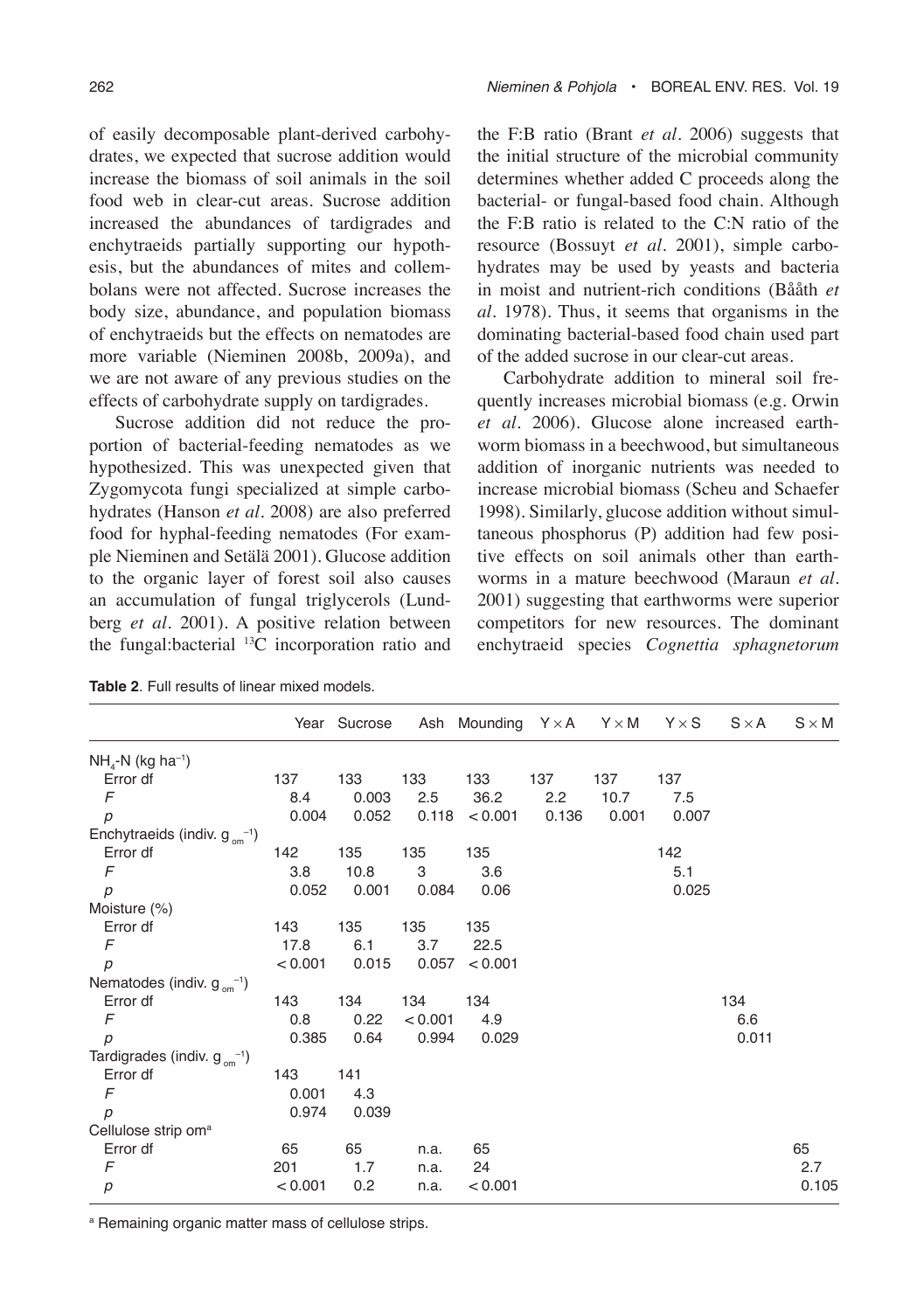may have prevented other soil animals from benefiting from resource addition also in our experiment. We cannot rule out direct consumption of sucrose by omnivorous enchytraeids. However, because the populations of nematodes and microbes are strongly correlated (Sánches-Moreno *et al*. 2006), the increased abundance of microbial-feeding nematodes probably indicates enhanced microbial production. It remains unclear why in our study sucrose and wood ash increased nematode abundance when used separately, but not in combination.

Both sucrose addition and wood ash increased soil moisture more (25%) than can be explained by sucrose oxidation (about 2%). Thus, sucrose probably indirectly enhanced the water-holding capacity of soil. Gravimetric moisture content is positively correlated with microbial biomass and respiration (D'Angelo *et al*. 2005), and waterholding capacity is related to the soil organic carbon content. It is thus plausible that increased decomposer biomass enhanced the water-holding capacity of soils in our sucrose treatment. Sucrose addition increased soil moisture in a pot experiment (Nieminen 2009a), and combined sucrose and sawdust is known to increase soil moisture in field experiments (e.g. Szili-Kovács *et al*. 2007). Many different mechanisms (increased WHC, reduced evaporation) may be involved especially when woody material is applied as surface mulch. Also inorganic mulch such as gravel can increase soil moisture (Kraus 1998). As discussed by Nieminen *et al*. (2012), the hardly soluble wood ash probably acted as inorganic mulch in our study.

#### **Cellulose decomposition**

As we hypothesized, sucrose addition had no influence on the decomposition rate of cellulose strips in the clear-cut areas. In contrast, simple carbohydrates can reduce the decomposition rates of cellulose filters in microcosms (Orwin *et al*. 2006). However, the availability of inorganic N is much higher in the organic layer of disturbed forest soil (Nieminen 2010) than in the mineral soil used by Orwin *et al*. (2006). Because different microbial taxa are responsible for the decomposition of simple carbohydrates and more complex C sources such as cellulose (Hanson *et al*. 2008), microbes utilizing added carbohydrates can compete for N with microbes decomposing native SOM. Consequently, the effect of labile C addition on the decomposition of more complex SOM depends on the availability of nitrogen. An addition of  $NH_4NO_3$  to organic tundra soil removed the priming effect of glucose on SOM mineralization (Hartley *et al*. 2010). Similarly, the absence of a priming effect in our study suggests that the nitrogen availability was sufficient for both the bacteria utilizing added sucrose, and the decomposers of cellulose.

#### **Nitrogen pools**

Finally, we expected that sucrose addition would reduce the pool of water-extractable N because more N would be retained in the soil food web. The overall effect of sucrose was difficult to test, because the addition of sucrose altered the temporal dynamics of N. However, in support of our hypothesis sucrose addition tended to reduce the pool of water-soluble N in the organic soil layer in the first year. Consistent with this result, carbohydrate input reduces N availability in microcosms (Schmidt *et al*. 1997) and in forests (Stadler and Michalzik 1998). However, in our experiment the effect of sucrose was reversed in the second year. We do not know why the N pool increased in the second year after the clear cutting in the sucrose treatment. Possible reasons for this include the decomposition of N-containing compounds initially present in the soil, the release of N from newly formed microbial biomass, and increased enchytraeid activity.

At our study sites, the nematode community was strongly dominated by bacterial feeders (80%). As discussed above, sucrose was presumably utilized in the bacterial-based food chain. The dominance of the bacterial-based food chain may explain the relatively small reduction of N pools in our sucrose-amended soils. Organisms in bacterial-based food chains generally have higher turn-over rates and are considered to contribute more to net N mineralization than those in fungal-based ones (Osler and Sommerkorn 2007). For example, bacterial-feeding nematodes mineralize more N than fungal-feeding nema-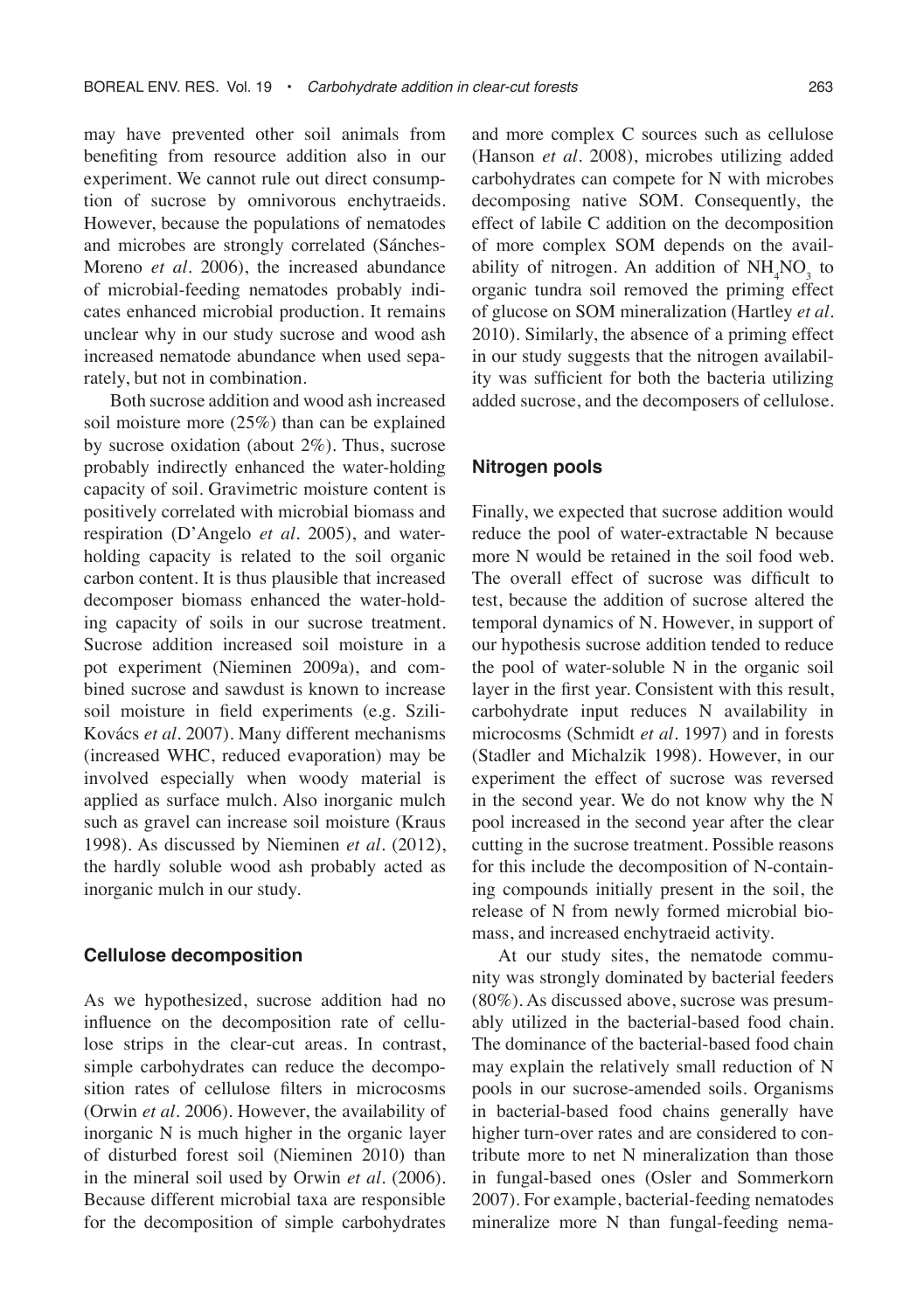todes (Ferris *et al*. 1998, Chen and Ferris 2000). In addition, bacterial residues may decompose faster than fungal necromass (Strickland and Rousk 2010). The sucrose addition almost doubled enchytraeid biomass in our study. The N excretion rate of enchytraeids reported by Maraldo *et al*. (2011) applied to our sucrose treatment predicts an increase of ca. 1 kg  $N$  ha<sup>-1</sup> in the inorganic nitrogen pool, which is of the same magnitude as the increase in  $NH_{4}$ -N from 2009 to 2010. Enchytraeids may thus have contributed to the increase in N availability in the second year.

Nutrient immobilization in the soil food web is a potentially useful measure to prevent N loss from forest ecosystems which can also affect plant growth. Carbohydrate addition can reduce plant N content (Scheu and Schaefer 1998) and growth (Schmidt *et al*. 1997, Dunn *et al*. 2006), and alter the competition between different plant species (Nieminen 2009a). Incorporation of woody residues in forest soil has often been suggested as a means to reduce pools of inorganic N (O'Connell *et al*. 2004, Bulmer *et al*. 2007, Homyak *et al*. 2008, but *see* Busse *et al*. 2009), because C resources with highest cellulose concentration have the best net immobilizing capacity (Downs *et al*. 1996). According to our results, an addition of labile carbohydrates can reduce the N pool for a short time following clear cutting.

## **Conclusion**

Although sucrose addition almost doubled the biomass of the keystone enchytraeid, *Cognettia sphagnetorum*, in the clear-cut areas, sucrose addition did not increase cellulose decomposition rate in our study. These results accord with a view that different organisms decomposed the added sucrose and cellulose. Our study supports a view that labile C addition aimed at reducing N loss from disturbed forest soil does not necessarily cause extra C loss from the recalcitrant soil organic matter. In our experiment, we used sucrose as the labile carbon source, because it has frequently been used as a means to enhance N immobilization in other experimental and real ecosystems. However, in our boreal forests the

addition of labile C reduced N pool only in the first year after clear-cutting. Thus, a single addition of simple carbohydrates cannot replace C resources with high cellulose contents.

*Acknowledgements*: The study was financially supported by Maj and Tor Nessling Foundation. We are pleased to express our appreciation to Mikko Räisänen for assisting with the field experiment, to UPM Kymmene Plc for permitting us to use the study areas, to FA Forest Ltd. for the wood ash, to Tea Sunden (Stora Enso Plc., Sunila Mill) for the cellulose strips, and to Anssi Lensu and Kari Nissinen for statistical advice.

## **References**

- Aronsson K.A. & Ekelund N.G.A. 2004. Biological effects of wood ash application to forest and aquatic ecosystems. *J. Environ. Qual.* 33: 1595–1605.
- Bååth E., Frostegård Å., Pennanen T. & Fritze H. 1995. Microbial community structure and pH response in relation to soil organic matter quality in wood-ash fertilized, clear-cut or burned coniferous forest soils. *Soil Biol. Biochem.* 27: 229–240.
- Bååth E., Lohm U., Lundgren B., Rosswall T., Söderström B., Sohlenius B. & Wirén A. 1978. The effect of nitrogen and carbon supply on the development of soil organism populations and pine seedlings: a microcosm experiment. *Oikos* 31: 153–163.
- Bormann F.H., Likens G.E., Fisher D.W. & Pierce R.S. 1968. Nutrient loss accelerated by clear-cutting of a forest ecosystem. *Science* 159: 882–884.
- Bossuyt H., Denef K., Six J., Frey S.D., Merckx R. & Paustian K. 2001. Influence of microbial populations and residue quality on aggregate stability. *Appl. Soil Ecol.* 16: 195–208.
- Brant J.B., Sulzman E.W. & Myrold D.D. 2006. Microbial community utilization of added carbon substrates in response to long-term carbon input manipulation. *Soil Biol. Biochem.* 38: 2219–2232.
- Bulmer C., Venner K. & Prescott C. 2007. Forest soil rehabilitation with tillage and wood waste enhances seedling establishment but not height after 8 years. *Can. J. For. Res.* 37: 1894–1906.
- Busse M.D., Sanchez F.G., Ratcliff A.W., Butnor J.R., Carter E.A. & Powers R.F. 2009. Soil carbon sequestration and changes in fungal and bacterial biomass following incorporation of forest residues. *Soil Biol. Biochem.* 41: 220–227.
- Chatterjee A., Vance G.F., Pendall E. & Stahl P.D. 2008. Timber harvesting alters soil carbon mineralization and microbial community structure in coniferous forests. *Soil Biol. Biochem.* 40: 1901–1907.
- Chen J. & Ferris H. 2000. Growth and nitrogen mineralization of selected fungi and fungal-feeding nematodes on sand amended with organic matter. *Plant Soil* 218: 91–101.
- Dahlgren R.A. & Driscoll C.T. 1994. The effects of whole-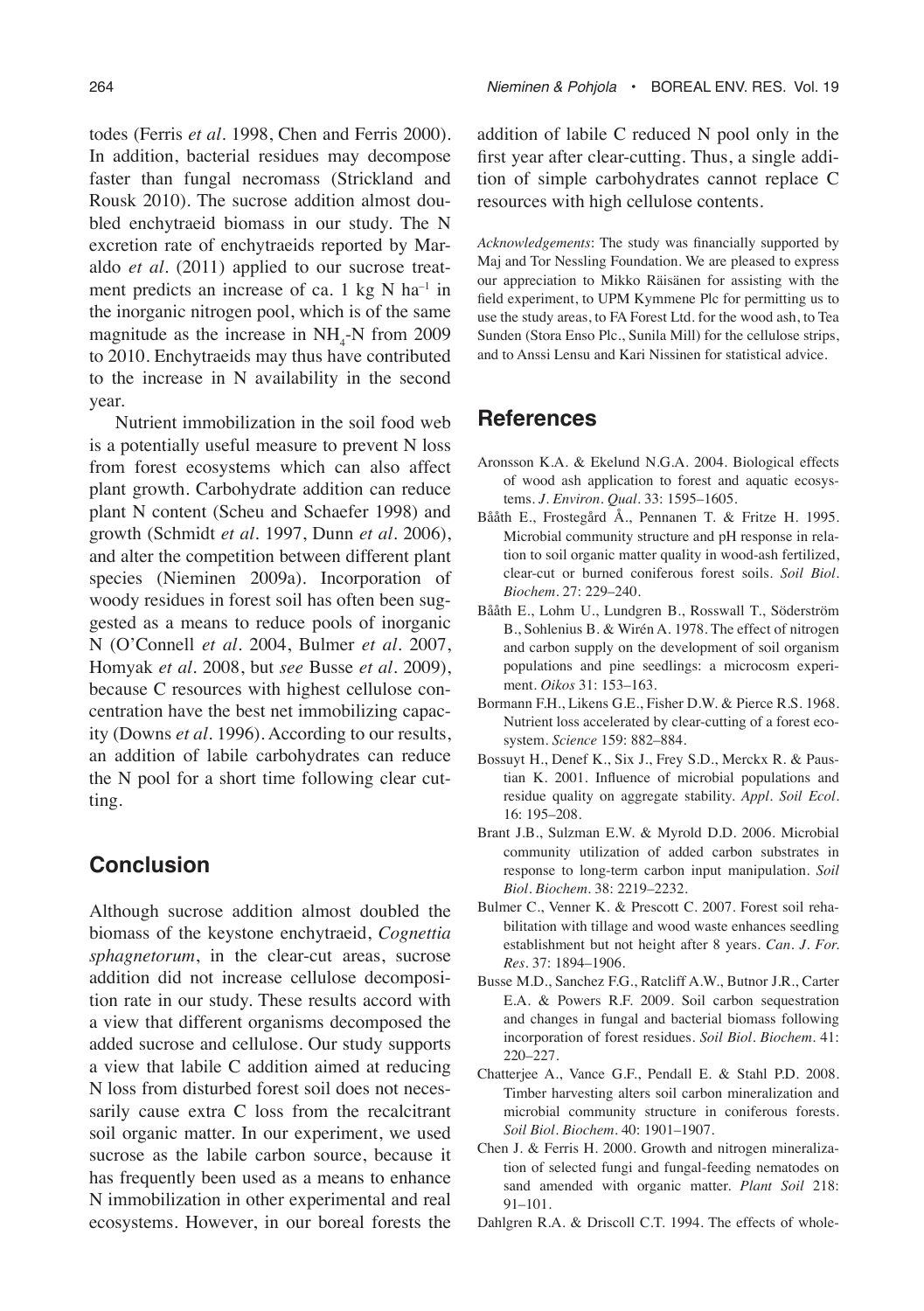tree clear-cutting on soil processes at the Hubbard Brook Experimental Forest, New Hampshire, USA. *Plant Soil* 158: 239–262.

- D'Angelo E.M., Karathanasis A.D., Sparks E.J., Ritchey S.A. & Wehr-McChesney S.A. 2005. Soil carbon and microbial communities at mitigated and late successional bottomland forest wetlands. *Wetlands* 25: 162–175.
- Downs M.R., Nadelhoffer K.J., Melillo J.M. & Aber J.D. 1996. Immobilization of a 15N-labeled nitrate addition by decomposing forest litter. *Oecologia* 105: 141–150.
- Dunn R.M., Mikola J., Bol R. & Bardgett R.D. 2006. Influence of microbial activity on plant-microbial competition for organic and inorganic nitrogen. *Plant Soil* 289: 321–334.
- Ekblad A. & Högberg P. 2000. Analysis of  $\delta^{13}C$  of CO<sub>2</sub> distinguishes between microbial respiration of added  $C_4$ -sucrose and other soil respiration in a  $C_3$ -ecosystem. *Plant Soil* 219: 197–209.
- Feldkirchner D.C., Wang C., Gower S.T., Kruger E.L. & Ferris J. 2003. Effects of nutrient and paper mill biosolids amendments on the growth and nutrient status of hardwood forests. *For. Ecol. Manage.* 177: 95–116.
- Ferris H., Venette R.C., van der Meulen H.R. & Lau S.S. 1998. Nitrogen mineralization by bacterial-feeding nematodes: verification and measurement. *Plant Soil* 203: 159–171.
- Fontaine S., Barot S., Barré P., Bdioui N., Mary B. & Rumpel C. 2007. Stability of organic carbon in deep soil layers controlled by fresh carbon supply. *Nature* 450: 277–280.
- Hannam K.D., Quideau S.A., Kishchuk B.E., Oh S.-W. & Wasylishen R.E. 2005. Forest-floor chemical properties are altered by clear-cutting in boreal mixedwood forest stands dominated by trembling aspen and white spruce. *Can. J. For. Res.* 35: 2457–2468.
- Hanson C.A., Allison S.D., Bradford M.A., Wallenstein M.D. & Treseder K.K. 2008. Fungal taxa target different carbon sources in forest soil. *Ecosystems* 11: 1157–1167.
- Hartley I., Hopkins D.W., Sommerkorn M. & Wookey P.A. 2010. The response of organic matter mineralisation to nutrient and substrate additions in sub-arctic soils. *Soil Biol. Biochem.* 42: 92–100.
- Högberg M.N., Chen Y. & Högberg P. 2007. Gross nitrogen mineralization and fungi-to-bacteria ratios are negatively correlated in boreal forests. *Biol. Fertil. Soils* 44: 363–366.
- Homyak P.M., Yanai R.D., Burns D.A., Briggs R.D. & Germain R.H. 2008. Nitrogen immobilization by wood-chip application: protecting water quality in a northern hardwood forest. *For. Ecol. Manage.* 255: 2589–2601.
- Howard E.A., Gower S.T., Foley J.A. & Kucharik C.J. 2004. Effects of logging on carbon dynamics of a jack pine forest in Saskatchewan, Canada. *Global Change Biol.* 10: 1267–1284.
- Hyvönen R., Ågren G.I., Linder S., Persson T., Cotrufo M.F., Ekblad A., Freeman M., Grelle A., Janssens I.A., Jarvis P.G., Kellomäki S., Lindroth A., Loustau D., Lundmark T., Norby R.J., Oren R., Pilegaard K., Ryan M.G., Sigurdsson B.D., Strömgren M., van Oijen M. & Wallin G. 2007. The likely impact of elevated  $[CO<sub>2</sub>]$ , nitrogen deposition, increased temperature and management on

carbon sequestration in temperate and boreal forest ecosystems: a literature review. *New. Phytol.* 173: 463–480.

- Keenan R.J. & Kimmins J.P. 1993. The ecological effects of clear-cutting. *Environ. Rev.* 1: 121–144.
- Kraus H.T. 1998. Effects of mulch on soil moisture and growth of desert willow. *HortTechnology* 8: 588–590.
- Kurka A. 2001. The use of cellulose strips to study organic matter decomposition in boreal forested soils. *Boreal Environ. Res.* 6: 9–17.
- Kuzyakov Y., Friedel J.K. & Stahr K. 2000. Review of mechanisms and quantification of priming effects. *Soil Biol. Biochem.* 32: 1485–1498.
- Lindo Z. & Visser S. 2003. Microbial biomass, nitrogen and phosphorus mineralization, and mesofauna in boreal conifer and deciduous forest floors following partial and clear-cut harvesting. *Can. J. For. Res.* 33: 1610–1620.
- Lundberg P., Ekblad A. & Nilsson M. 2001. 13C NMR spectroscopy studies of forest soil microbial activity: glucose uptake and fatty acid biosynthesis. *Soil Biol. Biochem.* 33: 621–632.
- Maraldo K., Christensen B. & Holmstrup M. 2011. The excretion of ammonium by enchytraeids (*Cognettia sphagnetorum*). *Soil Biol. Biochem*. 43: 991–996.
- Maraun M., Alphei J., Beste P., Bonkowski M., Buryn R., Migge S., Peter M., Schaefer M. & Scheu S. 2001. Indirect effects of carbon and nutrient amendments on the soil meso- and microfauna of a beechwood. *Biol. Fertil. Soils* 34: 222–229.
- Nieminen J.K. 2008a. Linking food webs to ecosystem processes: piecewise linear models of soil microcosms. *Ecol. Model.* 217: 87–94.
- Nieminen J.K. 2008b. Labile carbon alleviates wood ash effects on soil fauna. *Soil Biol. Biochem.* 40: 2908–2910.
- Nieminen J.K. 2009a. Combined effects of loose wood ash and carbon on inorganic N and P, key organisms and the growth of grasses and conifers in a pot experiment. *Plant Soil* 317: 155–165.
- Nieminen J.K. 2010. Labile carbon effects on nematodes, enchytraeids and N mineralization in Norway spruce forest soil. *Biol. Fertil. Soils* 46: 175–178.
- Nieminen J.K. & Setälä H. 2001. Bacteria and microbialfeeders modify the performance of a decomposer fungus. *Soil Biol. Biochem.* 33: 1703–1712.
- Nieminen J.K, Räisänen M. & Haimi J. 2012. Spot mounding and granulated wood ash increase inorganic N availability and alter key components of the soil food web in clear-cut Norway spruce forests. *For. Ecol. Manage.* 263: 24–30.
- O'Connor F.B. 1957. An ecological study of the enchytraeid worm population of a coniferous forest soil. *Oikos* 8: 161–199.
- Orwin K.H., Wardle D.A. & Greenfield L.G. 2006. Ecological consequences of carbon substrate identity and diversity in a laboratory study. *Ecology* 87: 580–593.
- Osler G.H.R. & Sommerkorn M. 2007. Toward a complete soil C and N cycle: incorporating the soil fauna. *Ecology* 88: 1611–1621.
- Pollierer M.M., Langel R., Körner C., Maraun M. & Scheu S. 2007. The underestimated importance of belowground carbon input for forest soil animal food webs. *Ecol. Lett.*